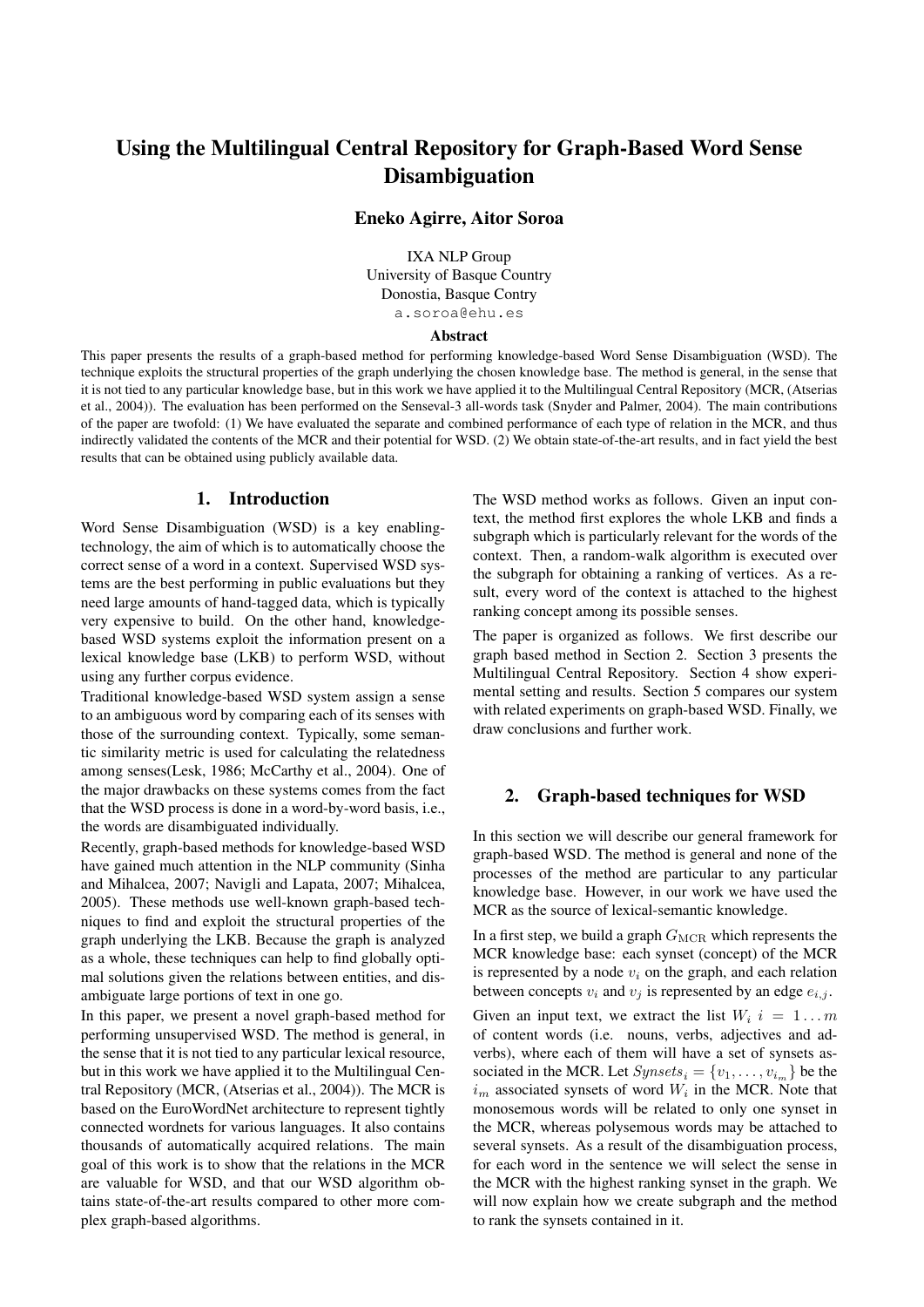| Name                       | Relations                         | #synsets | #relations |
|----------------------------|-----------------------------------|----------|------------|
| M <sub>16</sub>            | WN1.6, REL2.0, XNET, sPref, sCooc | 99,634   | 1,651,445  |
| $M16$ _wout_sPref          | WN1.6, REL2.0, XNET, sCooc        | 99,634   | 1,519,833  |
| M <sub>16_wout_sCooc</sub> | WN1.6, REL2.0, XNET, sPref        | 99,632   | 798,453    |
| M16_wout_Xnet              | WN1.6, REL2.0, sPref, sCooc       | 99,238   | 1,169,300  |
| M16_wout_Semcor            | <b>WN1.6, REL2.0, XNET</b>        | 99,632   | 637,290    |
| M16_wout_WXnet             | sPref, sCooc                      | 27,336   | 1,024,698  |
| M17                        | WN1.7, XNET                       | 109,359  | 620,396    |

Table 1: Groupings of the relations in the MCR used in the paper.

# Creating a disambiguation subgraph for a given context

The main idea of our method is that to extract the subgraph of  $G_{\text{MCR}}$  whose vertices and relations are particularly relevant for a given input context. We call such a subgraph a "disambiguation subgraph"  $G_D$ , and we build it in the following way. For each word  $W_i$  in the input context and each synset  $v_i \in Synsets_i$ , we perform a standard breathfirst search (BFS) over  $G_{\text{MCR}}$  starting at node  $v_i$ . Each run of the BFS calculates the minimum distance paths between  $v_i$  and the rest of concepts of  $G_{\text{MCR}}$ . In particular, we are interested in the minimum distance paths between  $v_i$  and the concepts associated to the rest of the words in the context,  $v_j \in \bigcup_{j \neq i} Systemsets_j$ . Let  $mdp_{v_i}$  be the set of these shortest paths.

We repeat this BFS computation for every synset of every word in the input context, storing  $mdp_{v_i}$  accordingly. At the end, we obtain a set of minimum length paths each of them having a different concept as a source. We then build the disambiguation graph  $G_D$  which is just the union of the vertices and edges of the shortest paths,  $G_D =$  $\bigcup_{i=1}^m \{m d p_{v_j}/v_j \in Synsets_i\}.$ 

The disambiguation graph  $G_D$  is thus a subgraph of the original  $G_{\text{MCR}}$  graph obtained by computing the shortest paths between the synsets of the words co-occurring in the context. Thus, we can assume that it captures the most relevant concepts and relations in the MCR for the particular input context.

### Exploiting structural properties of the disambiguation graph

Once the  $G_D$  graph is built, we compute the PageRank (Brin and Page, 1998) algorithm over it. The intuition behind this step is that the vertices representing the correct synsets will be more relevant in  $G_D$  than the rest of the possible synsets of the context words, which should have less relations on average and be more isolated.

PageRank is an iterative algorithm that ranks all the vertices of a graph according to their relative importance within the graph, following a random-walk model. In this model, a link between vertices  $v_1$  and  $v_2$  means that  $v_1$  *recommends*  $v_2$ . The more vertices recommend  $v_2$ , the higher the rank of  $v_2$  will be. Furthermore, the rank of a vertex depends not only on how many vertices point to it, but on the rank of these vertices as well.

Specifically, let  $G = (V, E)$  be a graph with the set of vertices V and set of edges E. For a given vertex  $v_i$ , let  $\text{In}(v_i)$ be the set of vertices pointing to it, and let  $d_j$  the degree of vertex  $v_j$ . The rank of  $v_i$  is defined as:

$$
P(v_i) = (1 - \alpha) + \alpha \sum_{j \in \text{In}(v_i)} \frac{1}{d_j} P(v_j)
$$

where  $0 \leq \alpha \leq 1$ .  $\alpha$  is called the *damping factor* and models the probability of a web surfer standing at a vertex to follow a link from this vertex (probability  $\alpha$ ) or to jump to a random vertex in the graph (probability  $1 - \alpha$ ). The factor is usually set at 0.85.

The algorithm initializes the ranks of the vertex with a fixed value (usually  $\frac{1}{N}$  for a graph with N vertices) and iterates until convergence below a given threshold is achieved, or, more typically, until a fixed number of iterations are executed. Note that the convergence of the algorithms doesn't depend of the initial value of the ranks.

After running the algorithm, the vertices of  $G_D$  are ordered in decreasing order according to its rank. Finally, the disambiguation step is performed by assigning to each word  $W_i$  the associated concept in  $Synsets_i$  which has maximum rank (in case of ties, we assign all the concepts with maximum rank).

# 3. Multilingual Central Repository

The Multilingual Central Repository (Atserias et al., 2004) is a lexical knowledge base built within the MEANING project<sup>1</sup>, and acts as a multilingual interface for integrating and distributing all the knowledge acquired in the project. The MCR constitutes a natural multilingual large scale linguistic resource for a number of semantic processes that need large amounts of multilingual knowledge to be effective tools.

The current version of the MCR contains more than 1, 500, 000 semantic relations between synsets, most of them acquired by automatic means. This represents almost seven times more relations than the Princeton Word-Net (Fellbaum, 1998) (235, 402 unique semantic relations in WN 3.0).

The MCR follows the model proposed by the EWN project, whose architecture includes the Inter-Lingual-Index (ILI), a Domain ontology and a Top Concept ontology.

The current MCR integrates: (i) the ILI based in WN1.6, including EWN Base Concepts, the EWN Top Concept ontology, MultiWordNet Domains (MWND) and the Suggested Upper Merged Ontology (SUMO); (ii) Local WNs connected to the ILI, including English WN 1.5, 1.6, 1.7, 1.7.1, Basque, Catalan, Italian and Spanish wordnets; (iii)

<sup>1</sup> http://nipadio.lsi.upc.es/nlp/meaning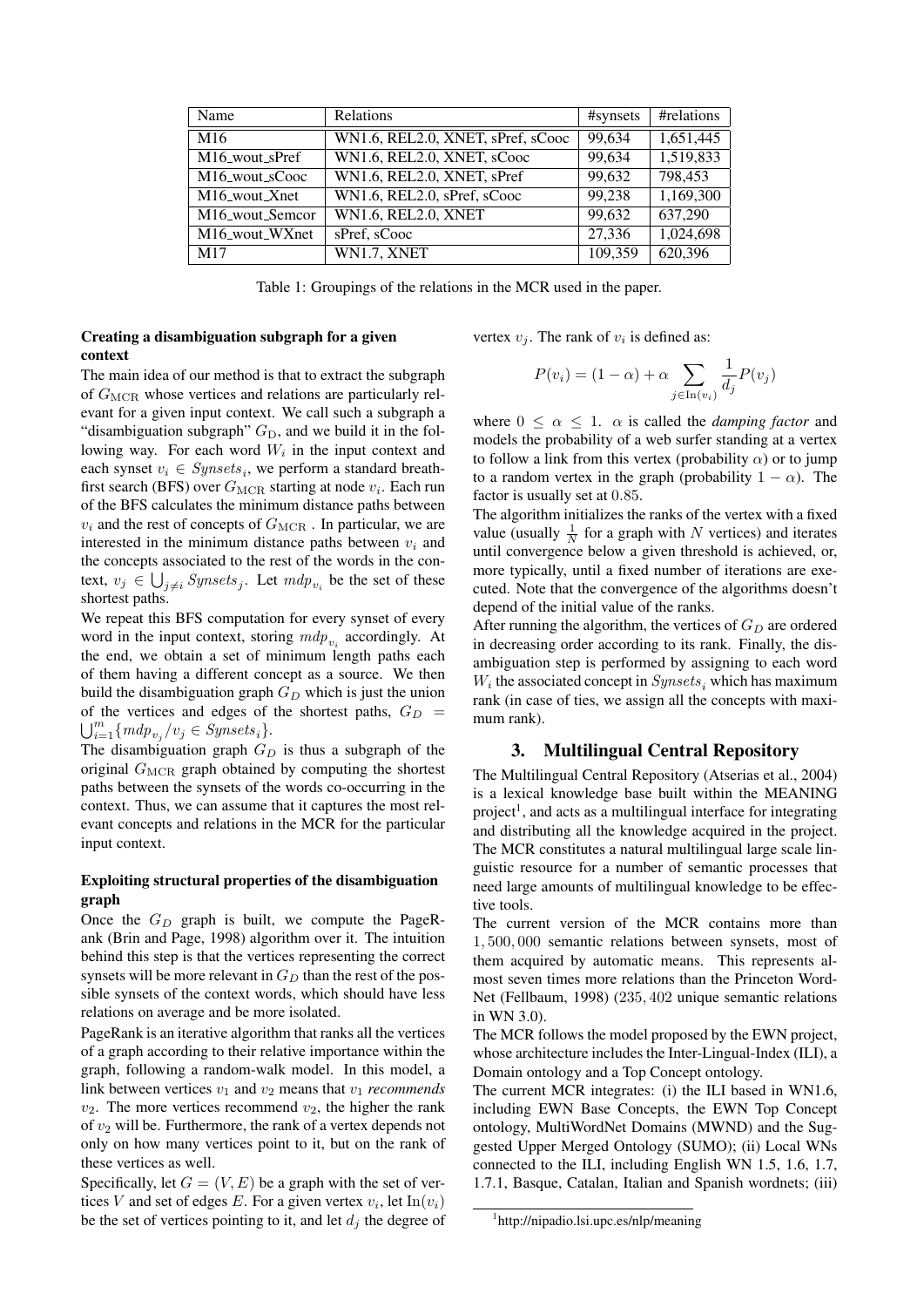Large collections of semantic preferences, acquired both from SemCor and from BNC; (iv) disambiguated glosses from the eXtended WordNet (Harabagiu and Moldovan, 2000); (v) Instances, including named entities.

The MCR is mainly based on WordNet 1.6. The reason is that most of the resources integrated on it where built linked to that version of WordNet. Unfortunately new versions of WordNet have been produced in later years, and although automatic mapping technology exists (Daude et al., 2000) and porting the relations among versions is possible, some errors are introduced, as we will see.

In this work we have used the following relations from the MCR:

- WN1.6: English WordNet 1.6 synsets and relations
- WN1.7: English WordNet 1.7 synsets and relations
- REL2.0: English WordNet 2.0 relations (to be added to WN1.6)
- XNET: eXtended WordNet (gold, silver and normal)
- sPref: Selectional preference relations
- sCooc: Coocurrence relations

The latter two types of relations (sPref and sCooc) are extracted from Semcor, a semantically hand-tagged corpus (Miller et al., 1993). They are thus essentially different from the other relations of the MCR; because they are extracted from a hand-tagged corpus, the system benefits from a "supervised" kind of information when exploiting sPref or sCooc relations in our algorithm.

One of our main objectives is to measure the impact of the different relations in the MCR on the WSD task. Therefore, we have grouped different MCR relation types together, and tried the same algorithm with each of them. Table 1 shows the relation groups and their sizes (number of synsets and relations). We basically have two main groups of graphs: those based on version 1.6 of WordNet (all of which start with M16) and those based on version 1.7 of WordNet (starting with M17). Version 1.7 is interesting because it is the one used in the evaluation, cf. Section 4..

### 4. Experiments

We have applied our graph-based technique to the Senseval-3 all words dataset (Snyder and Palmer, 2004), which is based on version 1.7 of Wordnet. For each sentence to be disambiguated we build a context of at least 20 words, taking the sentences immediately before and after it in the case that the original sentence was too short.

We have tried different sets of relations in several runs of the algorithm. Table 2 summarizes the performance of the algorithm for the different MCR relations. The table is divided in two sections, depending whether relations extracted from Semcor are used ("Semi supervised") or not ("Unsupervised").

We can see that adding supervised relations achieve the best overall results. In particular, the results indicate that coocurrence relations between synsets are a powerful source of information. If we discard coocurrence relations from the LKB the performance of the system drops

| <b>Relations</b>           | All   | Noun  | Verb  | Adj.  | Adv.  |  |  |  |
|----------------------------|-------|-------|-------|-------|-------|--|--|--|
| Semi supervised            |       |       |       |       |       |  |  |  |
| M <sub>16</sub>            | 57.30 | 62.30 | 49.00 | 62.40 | 92.90 |  |  |  |
| M16_wout_sPref             | 57.90 | 63.10 | 49.80 | 61.80 | 92.90 |  |  |  |
| M16_wout_sCooc             | 53.00 | 58.10 | 44.20 | 58.30 | 92.90 |  |  |  |
| M16_wout_Xnet              | 57.60 | 63.10 | 49.60 | 61.00 | 92.90 |  |  |  |
| M <sub>16</sub> wout WXnet | 55.30 | 58.70 | 48.70 | 60.80 | 85.70 |  |  |  |
| Unsupervised               |       |       |       |       |       |  |  |  |
| M16_wout_semcor            | 53.70 | 59.50 | 45.00 | 57.80 | 92.90 |  |  |  |
| M17                        | 56.20 | 61.60 | 47.30 | 61.80 | 92.90 |  |  |  |

Table 2: Results of Senseval-3 All Words as recall

more than 4 percentage points (as can be seen in row M16\_wout\_sCooc in Table 2). On the other hand, selectional preference relations don't seem to be as useful as coocurrence relations.

Somehow surprisingly, the system performs only slightly worse when using only supervised information (i.e. without any hierarchical relations of WordNet), as indicated by the row M16\_wout\_WXnet. Because the size of the LKB when considering only supervised relations is one third of the LKB with all relations (see Table 1), we would expect a heavy coverage penalty on the algorithm, and thus a performance drop in the overall recall. However, this drop is not produced, which indicates that large parts of WordNet itself are never considered when applying the WSD algorithm to this data set, and that the relations extracted from SemCor contain the most important synsets that need to be considered.

Regarding the unsupervised results (row M16 wout semcor), the performance drops as expected, but the obtained results are of great merit, as no handtagged corpora are being used. The experiment we did with WordNet 1.7 (row M17), shows that it yields better results than WordNet 1.6. The reason, may lye on the fact that the Senseval 3 all words data set is tagged using WordNet 1.7.1 synsets, and thus the mapping step which is used with the LKBs based on WordNet 1.6 introduces considerable noise.

### 5. Comparison to related work

We have compared our results with similar work which also use graph techniques for performing unsupervised, knowledge based WSD, namely (Mihalcea, 2005; Sinha and Mihalcea, 2007; Navigli and Lapata, 2007). Table 3 shows a comparison of their results with ours. We only depict the results of out best unsupervised experiment M17, as the rest of the systems are also of unsupervised nature. A baseline which consists on selecting the most frequent sense in Semcor of every word is also included, as well as the result of the best system of Senseval-3 all word task (GAMBL). Note that GAMBL is a supervised system which learns from Semcor information.

The TexRank algorithm (Mihalcea, 2005) for WSD creates a complete weighted graph (e.g. a graph where every pair of distinct vertices is connected by an weighted edge) formed by the synsets of the words in the input context. The weight of the links joining two synsets is calculated by executing Lesk's algorithm between them, i.e., by calculating an over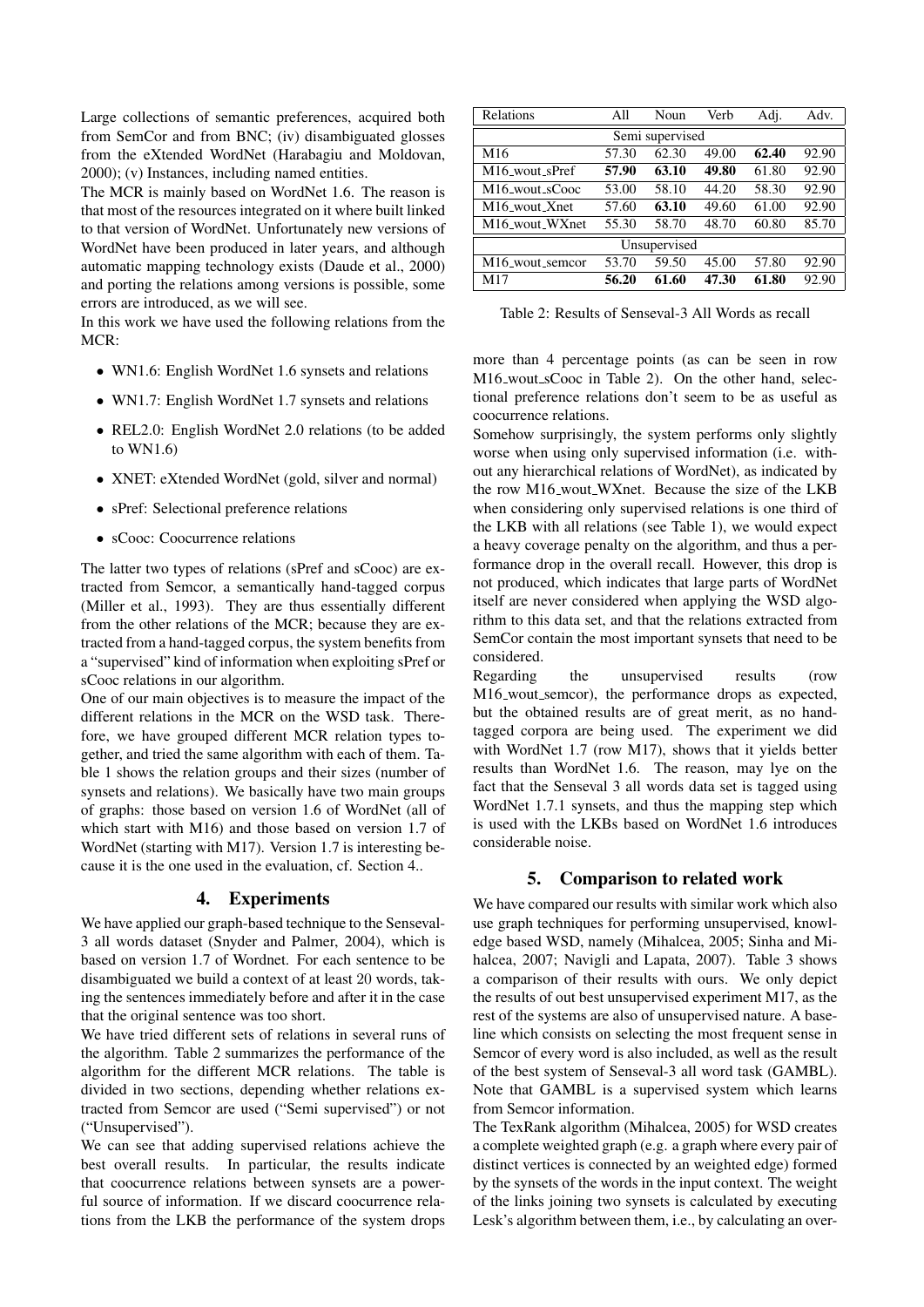lapping factor of the words in the sense's definition glosses. Once the complete graph is built, PageRank algorithm is executed over it and words are assigned to the most relevant synset. Their results on Senseval-3 dataset are depicted in row Mih05 on Table 3.

(Sinha and Mihalcea, 2007) extends the previous work by using a collection of semantic similarity measures when assigning a weight to the links across synsets. They also compare different graph-based centrality algorithms to rank the vertices of the complete graph. Using different similarity metrics for different POS types and a voting scheme among the centrality algorimth ranks yields the results on row Sin07 on Table 3. Here, the Senseval-3 corpus was used as a development data set, and we can thus see the results as the upperbound of their method. Both (Mihalcea, 2005) and (Sinha and Mihalcea, 2007) use WordNet as a LKB, but neither of them specify which particular version did they use.

We can see in Table 3 that our method clearly outperforms both Mih05 and Sin07, which indicates that the initial extraction of a LKB's subgraph is an important step to perform. We can see that storing intermediate LKB nodes from the shortest paths between synsets adds useful information when performing WSD. The results of various inhouse made experiments with complete graphs a-la (Mihalcea, 2005) also confirm this observation. Note also that our method is simpler than the combination strategy used in (Sinha and Mihalcea, 2007), and that we did not perform any parameter tuning as they did.

The work presented here is very similar to (Navigli and Lapata, 2007). They also perform a two stage process for WSD, the first one consisting on the extraction of a subgraph from the LKB which better suits the concepts involved in a particular input context. Then, they study different graph-based centrality algorithms deciding the relevance of the nodes on the subgraph. The algorithm which performs best yields the results shown in row Nav07 on table 3.

The main difference between the method used in (Navigli and Lapata, 2007) and our method lies on the initial method for extracting the context subgraph. Whereas we rely on shortest paths between word synsets, they apply a depthfirst search algorithm over the LKB graph, and restrict the deep of the subtree to a value of 3. As for the underlying LKB, they use WordNet 2.0 enriched with several new relations as described in (Navigli and Velardi, 2005). Unfortunately, those new relations are not publicly available, so we can't perform a direct comparison.

Navigli and Lapata don't report overall results and therefore, we can't directly compare our results with theirs. However, we can see that a on a POS-basis evaluation our results are rather similar for nouns and adjectives, and perform better for verbs.

# 6. Conclusion and further work

In this paper we have presented the results of a graph-based method for performing knowledge-based Word Sense Disambiguation (WSD). The technique exploits the structural properties of the graph underlying the chosen knowledge base. The method is general, in the sense that it is not tied to

| System            | All       | Noun  | Verb  | Adj.  | Adv.  |
|-------------------|-----------|-------|-------|-------|-------|
| Mih05             | 52.2      |       |       |       |       |
| Sin07             | 52.4      | 60.45 | 40.57 | 54.14 | 100   |
| Nav <sub>07</sub> |           | 61.9  | 36.1  | 62.8  |       |
| M17               | 56.20     | 61.60 | 47.30 | 61.80 | 92.90 |
| <b>MFS</b>        | 60.9-62.4 |       |       |       |       |
| <b>GAMBL</b>      | 65.1      |       |       |       |       |

Table 3: Comparison with related work on Senseval-3 All Words dataset. *Sin07*: Senseval-3 corpus used was development data set. *Nav07*: the authors report the results only by POS. *M17*: our best unsupervised experiment. *MFS*: baseline performance varies depending on treatment of multiwords and hyphenated words. *GAMBL*: best supervised system.

any particular knowledge base, but in this work we have applied it to the Multilingual Central Repository (MCR, (Atserias et al., 2004)).

The evaluation has been performed on the Senseval-3 allwords task (Snyder and Palmer, 2004). One of the contributions of this paper is that we have evaluated the separate and combined performance of each type of relation in the MCR, and thus indirectly validated the contents of the MCR and their potential for WSD. The analysis shows that all the relations in the MCR are valuable for performing WSD, and that the relations coming from hand-tagged corpora are the most valuable, as could be expected. The version of Word-Net is highly relevant. In fact, using the same version as of the test corpus proved to be a key issue, as it allowed to obtain better results.

The other main contribution of this paper is to show that our graph-based WSD system is competitive with the current state-of-the-art, and in fact yields the best results that can be obtained using publicly available data.

#### Acknowledgments

This work has been funded by the Basque Government (project SAIOTEK S-PE06UN31).

#### 7. References

- J. Atserias, L. Villarejo, G. Rigau, E. Agirre, J. Carroll, B. Magnini, and P. Vossen. 2004. The meaning multilingual central repository. In *In Proceedings of GWC*, Brno, Czech Republic.
- S. Brin and L. Page. 1998. The anatomy of a large-scale hypertextual web search engine. *Computer Networks and ISDN Systems*, 30(1-7).
- J. Daude, L. Padro, and G. Rigau. 2000. Mapping Word-Nets using structural information. In *38th Anual Meeting of the Association for Computational Linguistics (ACL'2000)*, Hong Kong.
- C. Fellbaum. 1998. *WordNet: An Electronic Lexical Database*. MIT Press.
- S. M. Harabagiu and D. I. Moldovan. 2000. Enriching the wordnet taxonomy with contextual knowledge acquired from text. pages 301–333.
- M. Lesk. 1986. Automatic sense disambiguation using machine readable dictionaries: how to tell a pine cone from an ice cream cone. In *SIGDOC '86: Proceedings of the*